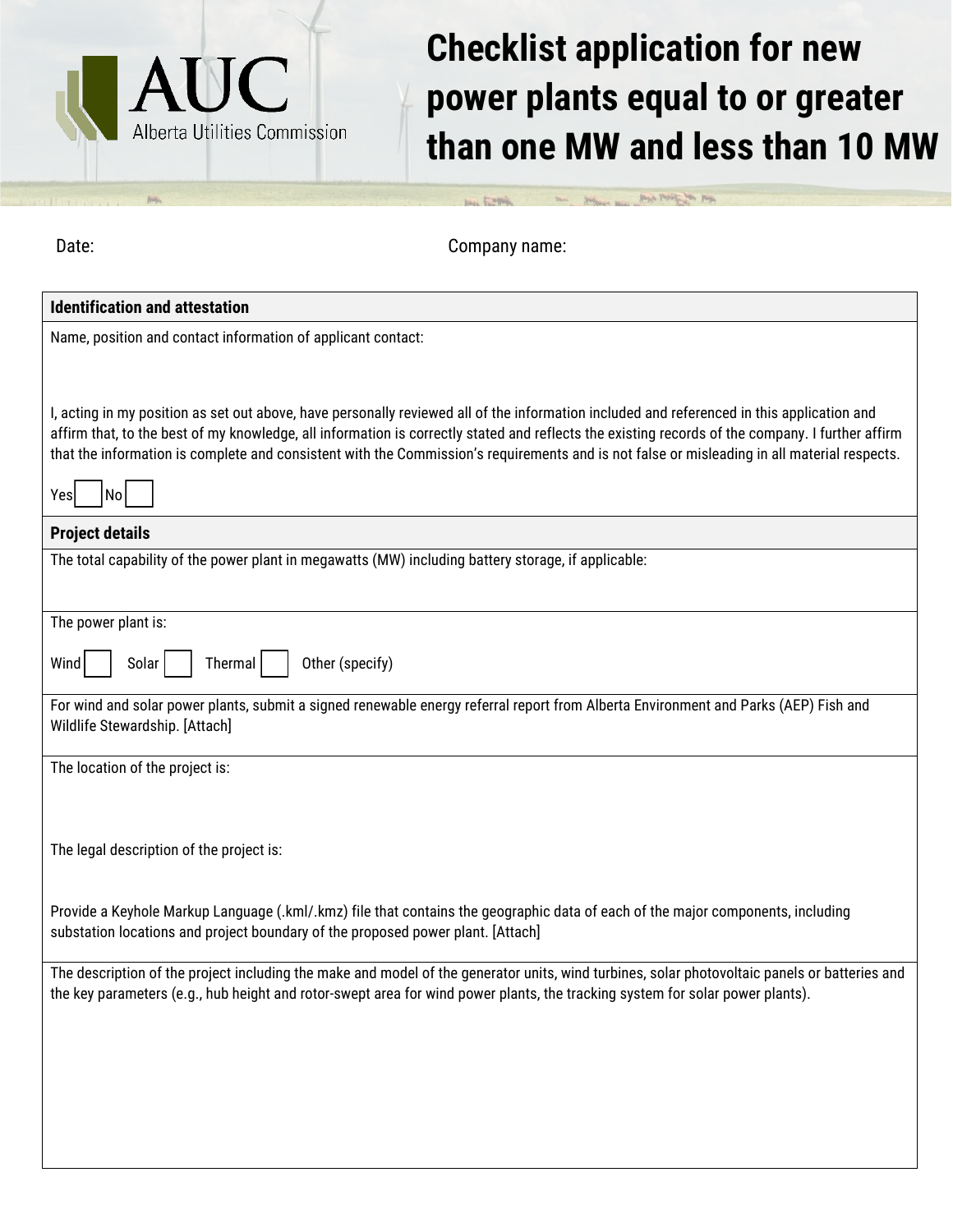| The company is a qualified owner to hold a power plant approval pursuant to Section 23 of Hydro and Electric Energy Act.                                       |  |  |
|----------------------------------------------------------------------------------------------------------------------------------------------------------------|--|--|
| $\overline{\phantom{a}}$ No $\overline{\phantom{a}}$<br>Yes                                                                                                    |  |  |
| If a municipality or subsidiary of a municipality will hold an interest in a generating unit, it will comply with Section 95 of the Electric Utilities<br>Act? |  |  |
| No<br>Yes                                                                                                                                                      |  |  |
| Construction start date:                                                                                                                                       |  |  |
| Construction completion date:                                                                                                                                  |  |  |
| Proposed in-service date:                                                                                                                                      |  |  |
| <b>Participant involvement requirements</b>                                                                                                                    |  |  |
| No person is directly and adversely affected, there are no outstanding objections.                                                                             |  |  |
| No<br>Yes                                                                                                                                                      |  |  |
| There is no First Nation's reserve, Metis Settlement or Crown lands within the consultation radii?                                                             |  |  |
| No<br>Yes                                                                                                                                                      |  |  |
| <b>Technical considerations</b>                                                                                                                                |  |  |
| The project will comply with Rule 012: Noise Control.                                                                                                          |  |  |
| <b>No</b><br>Yes                                                                                                                                               |  |  |
| For a wind power plant, a shadow flicker assessment has been conducted and there are no outstanding concerns.                                                  |  |  |
| $\Box$ $\Box$<br>N/A<br>Yes<br>No                                                                                                                              |  |  |
| For a solar power plant, a solar glare assessment has been conducted and there are no outstanding concerns.                                                    |  |  |
| N/A<br>No<br>Yes                                                                                                                                               |  |  |
| The project has or will have a corporate or site-specific emergency response plan for the construction and operation of the power plant.                       |  |  |
| No<br>Yes                                                                                                                                                      |  |  |
| The local responders and authorities have been contacted or notified regarding the project emergency response plan and there are no<br>outstanding concerns.   |  |  |
| No<br>Yes                                                                                                                                                      |  |  |
|                                                                                                                                                                |  |  |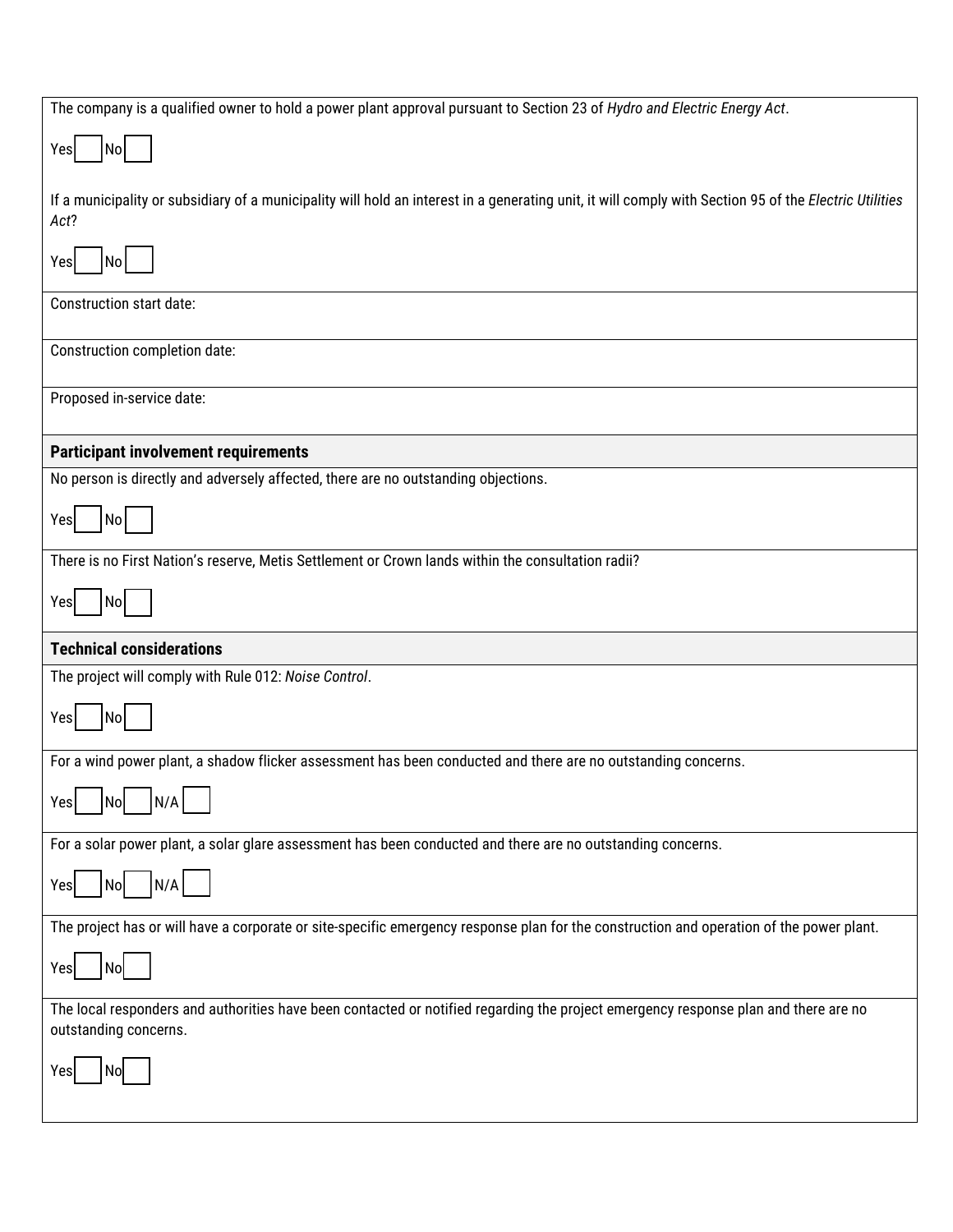| <b>Connection</b>                                                                                                                                                                                                                                                                  |  |
|------------------------------------------------------------------------------------------------------------------------------------------------------------------------------------------------------------------------------------------------------------------------------------|--|
| If a connection order is being applied for concurrently, describe how the project will be connected:                                                                                                                                                                               |  |
| For a distribution-connected power plant, identify the distribution facility owner and whether it is willing to connect the proposed project.                                                                                                                                      |  |
| N/A<br>No<br>Yesl                                                                                                                                                                                                                                                                  |  |
| For a transmission-connected power plant, the AESO has not raised any concerns with the proposed connection.                                                                                                                                                                       |  |
| N/A<br>No<br>Yes                                                                                                                                                                                                                                                                   |  |
| <b>End-of-life management</b>                                                                                                                                                                                                                                                      |  |
| The project will be decommissioned and reclaimed at the project end of life in accordance with applicable legislative requirements and the<br>operator will ensure sufficient funds are available at the project end of life to cover the cost of decommissioning and reclamation. |  |
| <b>No</b><br>Yesl                                                                                                                                                                                                                                                                  |  |
| <b>Environmental requirements</b>                                                                                                                                                                                                                                                  |  |
| There will be no adverse effect on the environment as a result of the project.                                                                                                                                                                                                     |  |
| No<br>Yes                                                                                                                                                                                                                                                                          |  |
| Hazardous material or contaminant will be managed in accordance with applicable standards and guidelines.                                                                                                                                                                          |  |
| N/A<br>Nol<br>Yes                                                                                                                                                                                                                                                                  |  |
| Potential changes to air quality from the project are expected to be minimal on a local and regional scale, and the project is expected to<br>meet the Alberta Ambient Air Quality Objectives.                                                                                     |  |
| N/A<br>No<br>Yesl                                                                                                                                                                                                                                                                  |  |
| Approvals and assessments from other agencies                                                                                                                                                                                                                                      |  |
| The applicant will fulfill the requirements of all other agencies with jurisdiction over the project.                                                                                                                                                                              |  |
| N٥<br>Yes                                                                                                                                                                                                                                                                          |  |
| <b>Other considerations</b>                                                                                                                                                                                                                                                        |  |
| If you answered no to any of the questions above, please explain:                                                                                                                                                                                                                  |  |
|                                                                                                                                                                                                                                                                                    |  |
|                                                                                                                                                                                                                                                                                    |  |
|                                                                                                                                                                                                                                                                                    |  |
| The project raises issues not addressed by the preceding questions.                                                                                                                                                                                                                |  |
| No                                                                                                                                                                                                                                                                                 |  |